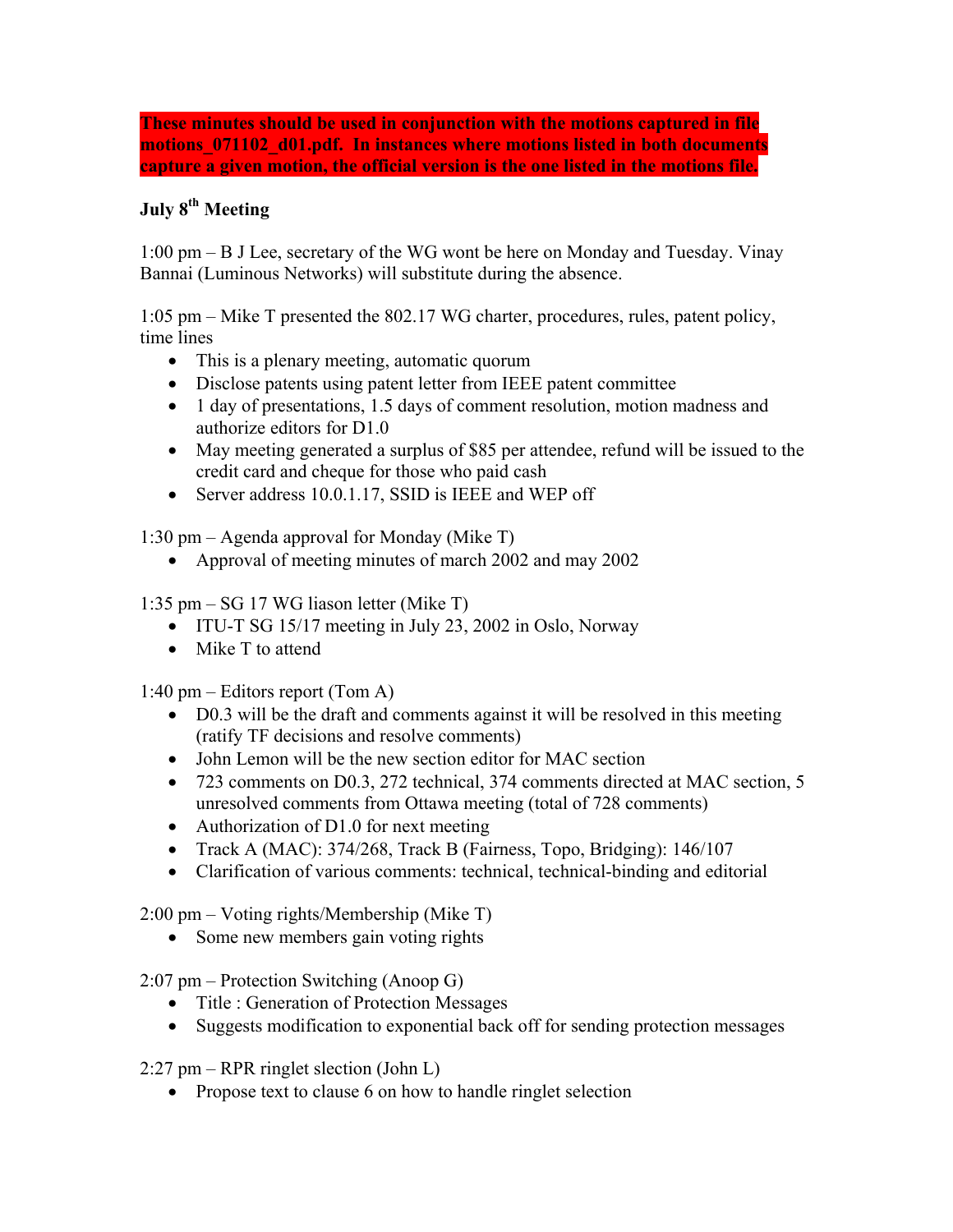$2:44 \text{ pm} -$  Service Classes in 802.17 MAC (Anoop G)

• Instead of three classes, suggest using two classes in the MAC

3:07 pm - TimeOfDay synchronization for TDM (David J)

• Proposal for clock synchronization in the MAC

 $3:24 \text{ pm} - 3:53 \text{ pm}$  Break

 $3:53$  pm – Negotiated Bandwidth (David J)

 $4:04 \text{ pm} - \text{Shapers}$  (David J)

- 4:11 pm Provisioning of RPR networks (Looking Glass Networks)
	- Circuit TDM should not exceed 50% on any span
	- RPR not competitive against 4 Fiber BLSR

 $4:25$  pm – Fairness state machines (Komal R)

- $4:43$  pm Computing fair rates in RPR rings (Anoop G)
- $5:14 \text{ pm} \text{HEC}$  error coverage (David J)
- $5:22$  pm Observations in Darwin (Jonn M)
- 5:45 pm  $-$  Layer diagram for RPR (Rhett B)
	- Single layer diagram for use in draft RPR standard

5:58 pm – Voting of motion 2002-7-08-02

- By straw vote, it was decided to vote on the motions today excluding 2002-5-09- 20
- Motions 2002-5-09-01 thru 2002-5-09-22 passed excepting 2002-5-09-20
- Passed motion 2002-7-08-02 without objection

## **July 9th**

 $8:10$  am  $-$  Seating and agenda scrub (Mike T)

• Agenda approved without any objection for July 9th (straw vote)

8:25 am  $-$  OAM-AH update (lbr\_oamah\_02.ppt)  $-$  Leon B

- OAM tools to be part of the 802.17 standard (echo, CC, RDI, activate/deactivate)
- Defects ; LOC and RDI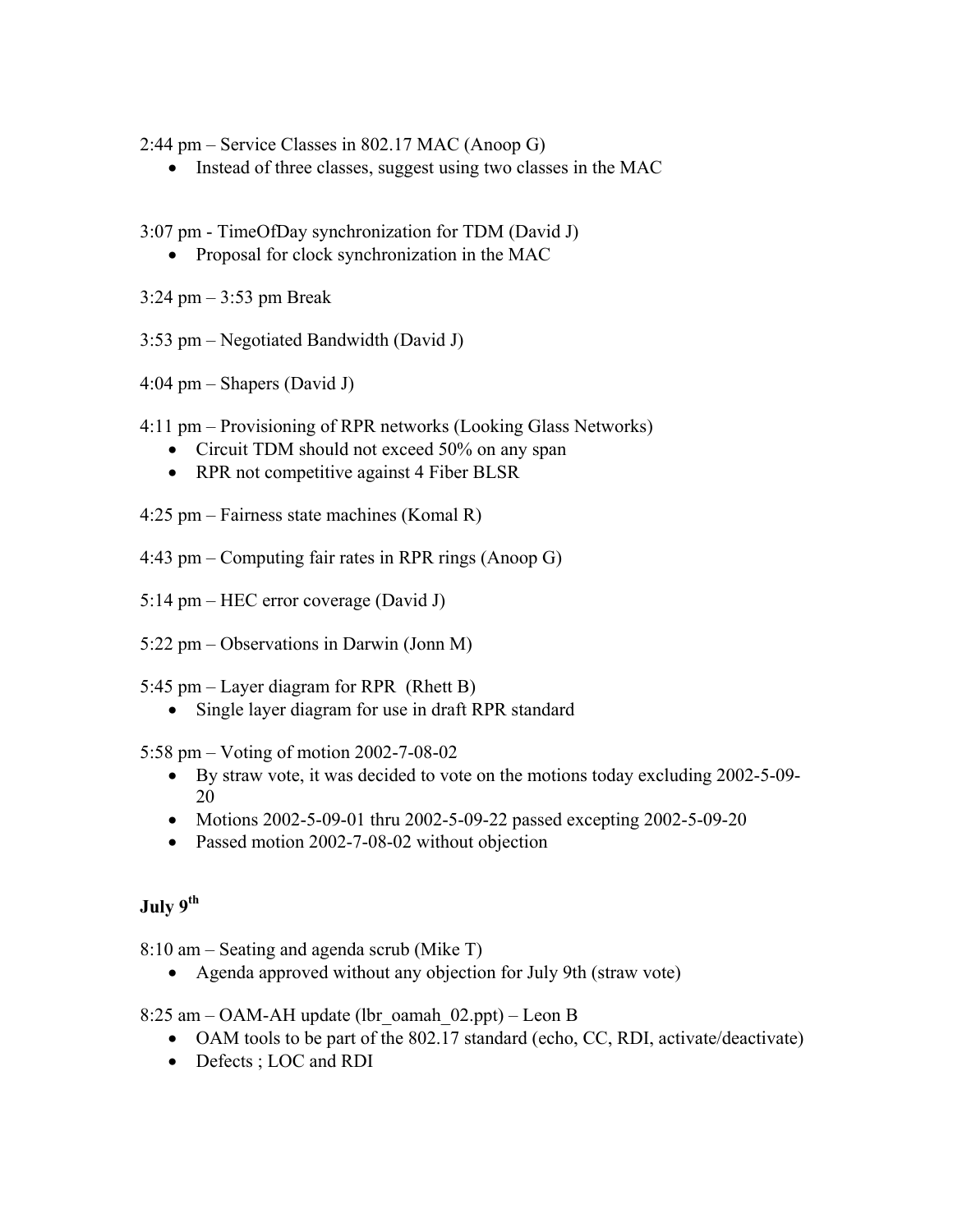- CC function should be in MAC (according to this presentation). However the majority in the OAM-AH think it should be in MAC client, but Leon B and a minority think it should be in MAC
- 3 options
	- o Normative/Optional
	- o Informative Annex
	- o Remove CC/RDI from 802.17

8:47 am – Bridging Ad-Hoc (BAH) overview (bah\_over  $01.pdf$ ) – Marc H/Bob C

• Four subgroups: frame structure, flooding techniques, bridging and 802.1D/O compliance, bridging with spatial reuse and 802.1D/Q compliance

8:55 am – Flooding Protocols (bah fld  $01.pdf$ ) – David J

• Flood modes: FLOOD\_COPY, FLOOD\_TOSS

9:38 am  $-$  Basic bridging compliance (bah basic  $(03.pdf)$  – Marc H

• RPR bridges do not operate in promiscuous mode, flooding indication support in 802.17 frame, MAC will flood all remote network address frames, copy and flood packets with flooding bit

9:53 am – Enhanced Bridging Overview (bah enhnc  $(02. \text{pdf}) - \text{Bob C}$ 

- New spatial reuse control sublayer for enhanced bridging
- SRCS would support spatial reuse for both bridged and non-bridged traffic

10:18 am  $-802.17$  Bridging compliance roadmap (bah\_road\_01.pdf)  $-$  Marc H

• Recommendations: Basic bridging is normative in 802.17 and enhanced bridging is optional normative in 802.17 specification

10:41 am  $-11:04$  am break

11:05 am  $-$  BAH 802.17 Frame structure requirements (bah frame 02.pdf)  $-$  Marc H

• Request to clause 8 technical prime to support BAH frame structure

11:28 am – RAH report to WG (rah over  $02.pdf$ ) – Necdet U

- Focus groups : Performance issues, Clarification of clause 9, interaction of clause 6 and clause 9, VDQ, Clean up pseudo code, Ingress/Egress rate synchronization
- Revised clause  $9(7/02)$  as RAH's recommendation as replacement text for clause 9 in D0.3

11:37 am – Weighted fairness performance scenarios (ka\_scen\_02.pdf) – Khaled A

11:55 am – Clause 9 rewrite (jl fah  $01.pdf$ ) – John L

- Clarify existing algorithm, no change to algorithm
- Will be resolved thru comment resolution process

 $12:11$  pm  $-$  Announcements about CR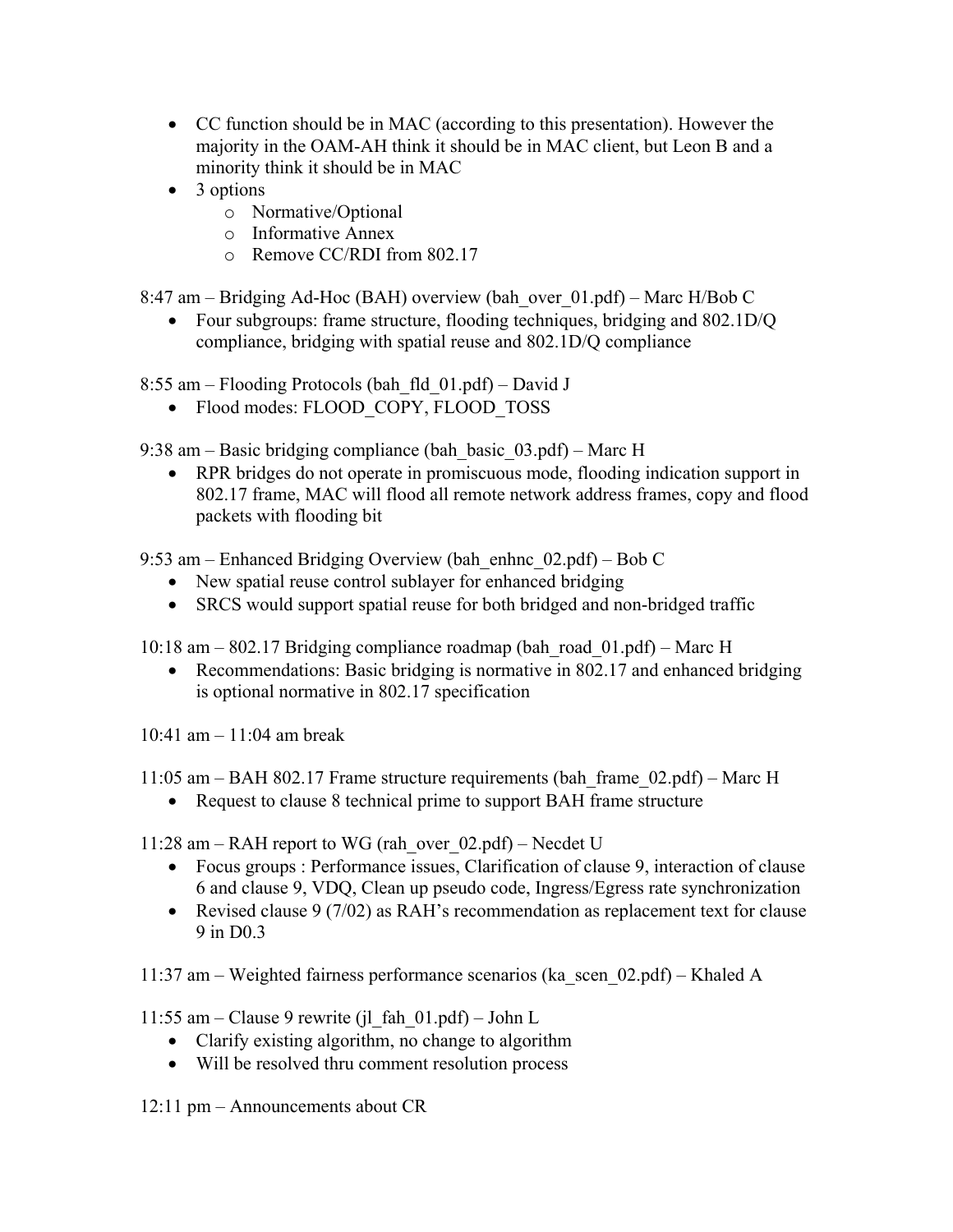12:12 pm – Proposal for RPR rate synchronization (rb sync  $01.pdf$ ) – Rhett B

12:34 pm – Dynamic Downstream – Worst case scenario (sg\_worst\_02.pdf) – Stein G

 $12:50 \text{ pm} - \text{Chief Editor announces} - \text{Tom A}$ 

- Track  $A GeorgiA$
- Track  $B Georgi$ a B
- Track  $C Ox$  ford

12:54 pm  $-$  802.17 Schedule discussion  $-$  Mike T/ Bob L/Tom A

- Minimum of 2 meeting to close current issues
- Minimum of 4 meetings to converge WG ballot
- Minimum of 4 review cycles to converge sponsor ballot

Rest of the day  $-$  Comment resolutions in various tracks

## **July 10th**

Comment resolutions in various tracks

## **July 11th**

- $8:05$  am seating and agenda scrub
- $8:10$  am  $-$  Agenda approval

 $8:14$  am – Report on ITU 15/17 (Roy Bynum)

• Simple and low cost connectivity to rural area in China

8:20 am  $-$  Liason letter to ITU 17 (Mike T)

- Removed the sentence "requirements and so make it unnecessary to develop two competing international standards" and replace it with "requirements"
- Other word smithing of the letter approved by straw vote

8:48 am – Motion to send Glenn Parsons as liaison to ITU SG-17

• Passed by unanimous acclamation

 $8:49$  am – Motion to send draft 1.0 to ITU SG-17

• Passed by unanimous acclamation

 $8:50$  am – Motion to reconsider (related to mintues of may 2002) (Bob L)

- Passed unanimously
- 8:52 am  $-$  Editor's reports (Tom A)
	- Update on section 1 comments (Tom A)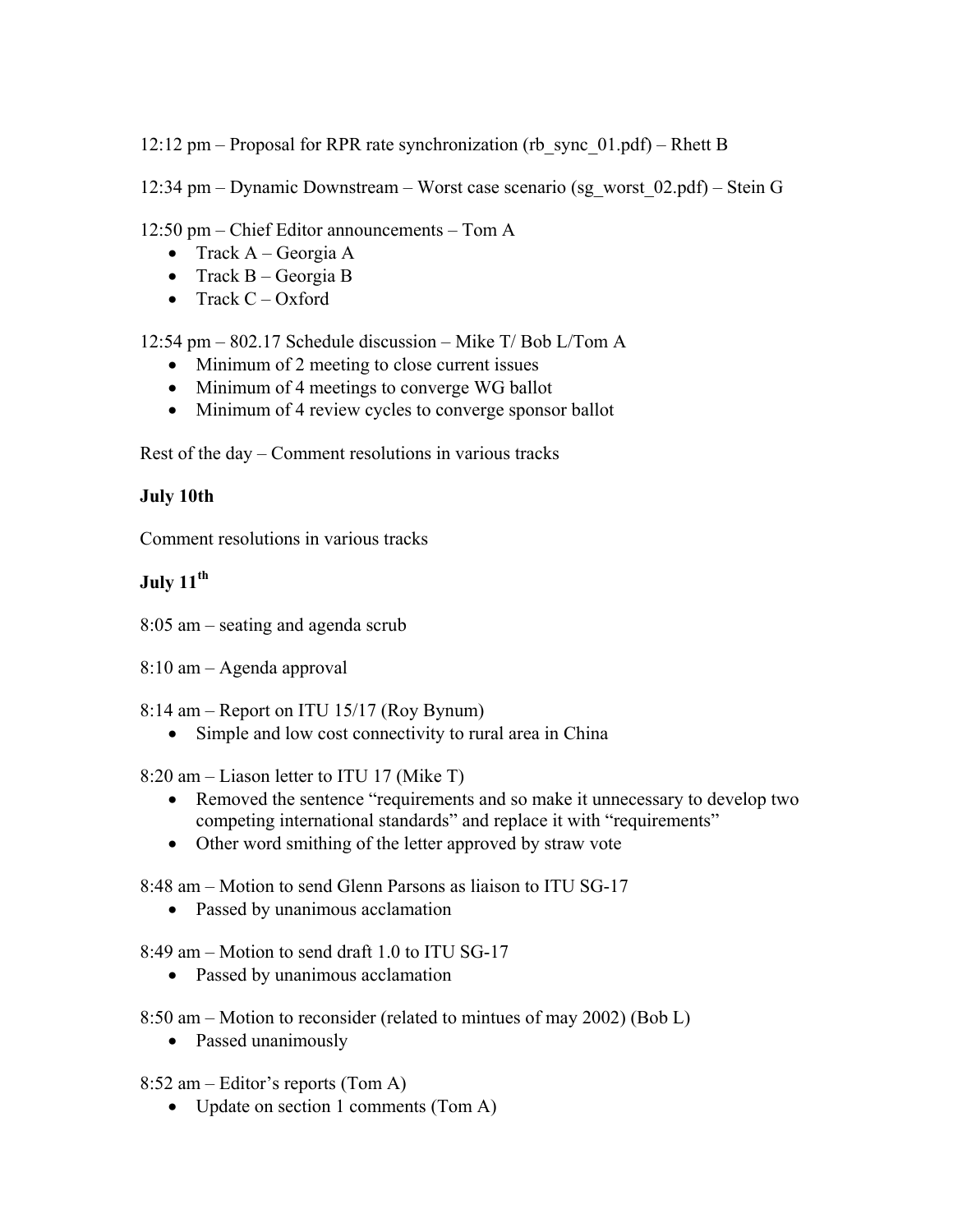- Move to change all instances of "TTL' to "hop limit" (technical), M: Anoop, S: Khaled, F:11, A:,49 Abstain:8, Motion fails
- Comments resolutions (comment  $# 8$ )
	- $\circ$  "Specify the ring circumference in units related to the RTT", F:4, A:39 , Abstain: n/a, fails
	- $\circ$  "Retain the 2000 km limit in the document but clarify that this is a design goal and not a specific physical constraint",  $F: 51, A: 2$ , Abstain: n/a, passes
- Comments resolutions (comment  $# 9$ )
	- o "Change all uses of term "device" to "station" as appropriate. The maximum number of stations shall be 127., Y: 9, N: 37, failes
	- o "Change all uses of term "device" to "station". Invite studies to show how 255 nodes can be supported in a ring. (passed)
	- $\circ$  "Change all uses of term "device" to "station" as appripriate. State that 802.17 is optimized up to 64 stations but should operate with upto 255 stations. Y: 44, N:9, passes
- Comments resolutions (comment #31)
	- o Retain the words but change "data rate" to "nominal data rate" and include them not only in the introduction but also in Annex B, Y: 32, N: 17
	- o Accept the proposed remedy as-is. Remove this phrase as requested, Y:18, N: 26
- Comments resolution (comment #22)
	- o Terminology ad-hoc should be formed and changed with coming up with suitable names. These will then be placed before the WG. Ths comment remains unresolved until then, withdrawn
	- o Name the ringlets "Ringlet 0" and "Ringlet 1" or "0" and "1" as appropriated. Y: 54, N:0, passes
	- o Name the ringlets "Ringlet 0" and "Ringlet 1" or "0" and "1" as appropriate, and the interfaces as "East" and "West" as appropriate. Y:25, N:18, fail
	- $\circ$  Name the interfaces as "East" and "West", Y: 32, N: 17, fail (request to reconsider by John Lemon, the chair accepts. Revoted as : accepted by unanimous consent)
	- $\circ$  Name the interfaces as "Left" and "Right", Y:19, N:17, fail
- Comment resolution (comment  $#643$ )
	- o Comments are requested from the WG and ad-hoc groups to identify delays which need to be bounded and specify the appropriate bounds. The comment should remain unresolved until that time. Passed unanimously.
- Update on comment resolution for clauses  $1-4 +$  Annex A (Bob S)
	- o Motion 2002-07-11-1, passed by acclamation
	- o Motion 2002-07-11-2, passed by acclamation
- Update on section 2 (clauses 5,6,8, Annexes G, H and I) main clauses (John L)
	- o Motion 2002-07-11-3 to adopt all resolutions to comments on clauses (5,6 and 8) the MAC section, as resolved by comment resolution ad-hoc,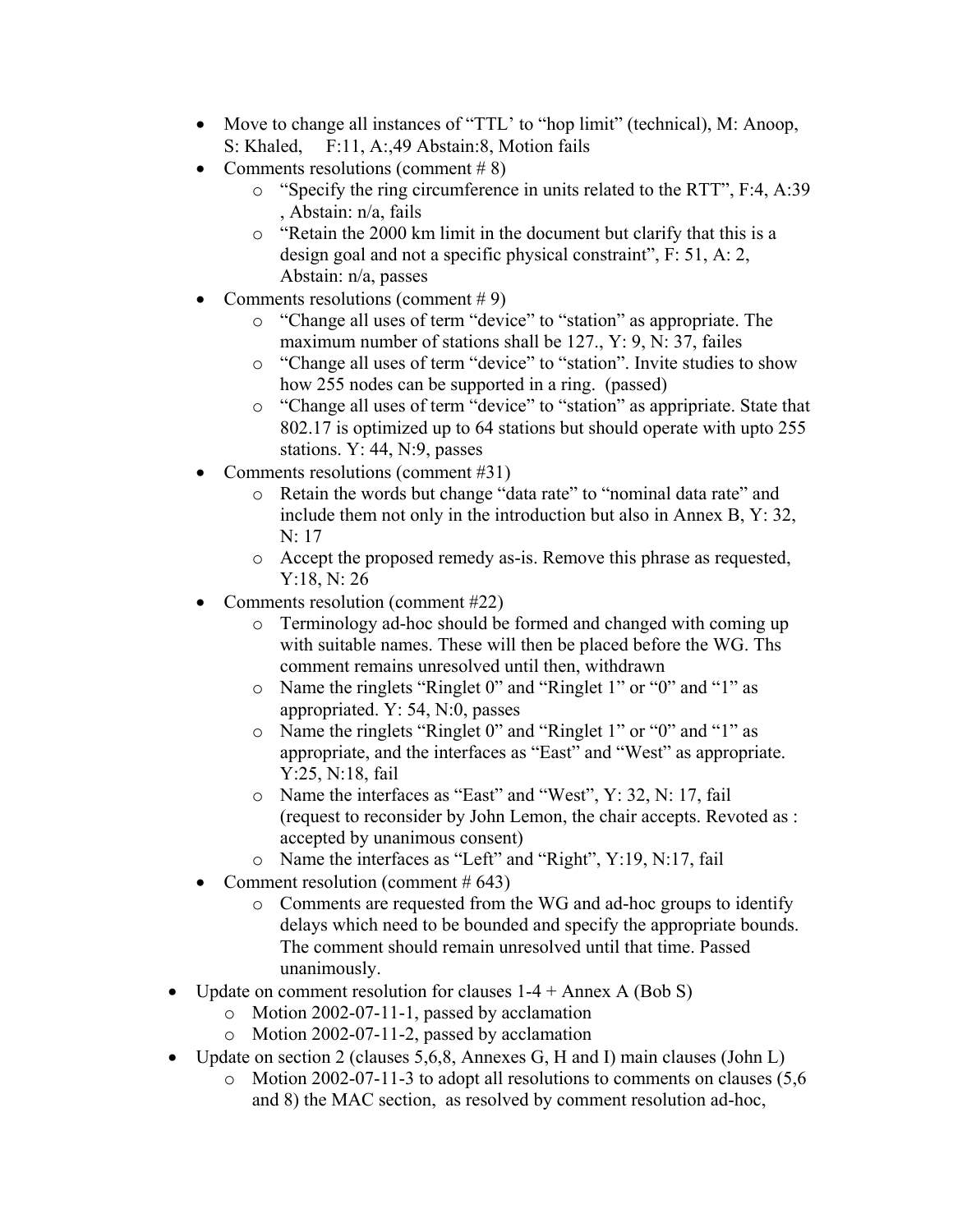including requests for contributions and requests to form ad-hocs as necessary, and to grant editorial license fro all unresolved editorial comments. M: John Lemon, S: Steve Wood, Passed by unanimous acclamation.

- Adminstrative motions (Mike T)
	- o Electronic voting (SEC\_letter\_ballot.pdf)
	- $\circ$  2<sup>nd</sup> Vice Chair
	- o Closing SEC times
	- $\circ$  Motion 2002-07-11-4, ", passed by unanimous acclamation
	- $\circ$  Motion 2002-07-11-5 "Direct the chair in favor of SEC rule change concerning  $2<sup>nd</sup>$  vice char<sup>3</sup>, passed by unanimous acclamation
	- $\circ$  Motion 2002-07-11-6, "Direct chair to vote against SEC rule change concerning closing plenary meetings", passed by unanimous acclamation
	- $\circ$  Motion 2002-07-11-7, "Preauthorize the WG to conduct business and make decisions on the next draft at the September interim meeting. These include: resolve comments, approving the creation of a next draft, adopting proposal and contributions towards the creation of the next draft; forwarding the draft to WG ballot", passed by acclamation

 $12:17$ pm  $-1:06$  pm Break

- Update on section xxx (Annex G, H, I) (David J)
	- Comment resolution (comment #720)
		- o WG resolution: For VDQs to work with a misbehaving client, these queues need to be mirrored with distinct shapers. Further descriptive text will be provided. RAH is requested to review and refine so that this can be refined to be normative/optional content, Y:11, N:31, fails
		- o WG resolution: Remove all portions of the informative annex that refers to spatial shapers, Y: 37, N: 16, fails
		- o WG resolution: For VDQs to work with a misbehaving client, these queues need to be mirrored with distinct shapers. This should be changed from informative to normative-optional content, Y: 18, N: 31, fails
		- o Comment is carried forward as unresolved
	- Comment resolution (comment #722)
		- o WG resolution: All normative multi-choke related draft activities should be postponed to the next revision of the standard. We should limit the current work to single-choke. Therefore, this comment is rejected.Y: 37, N: 19, fails
		- o WG resolution: Contributions from RPR members are solicited to define multi-choke fairness and should be reviewed by the RAH before being presented to the WG. Therefore, this comment is rejected.Y: 24, N: 29, fails
	- Motion 2002-07-11-4 (technical), passed by unanimous acclamation
- Update on PHY section (Rhett B)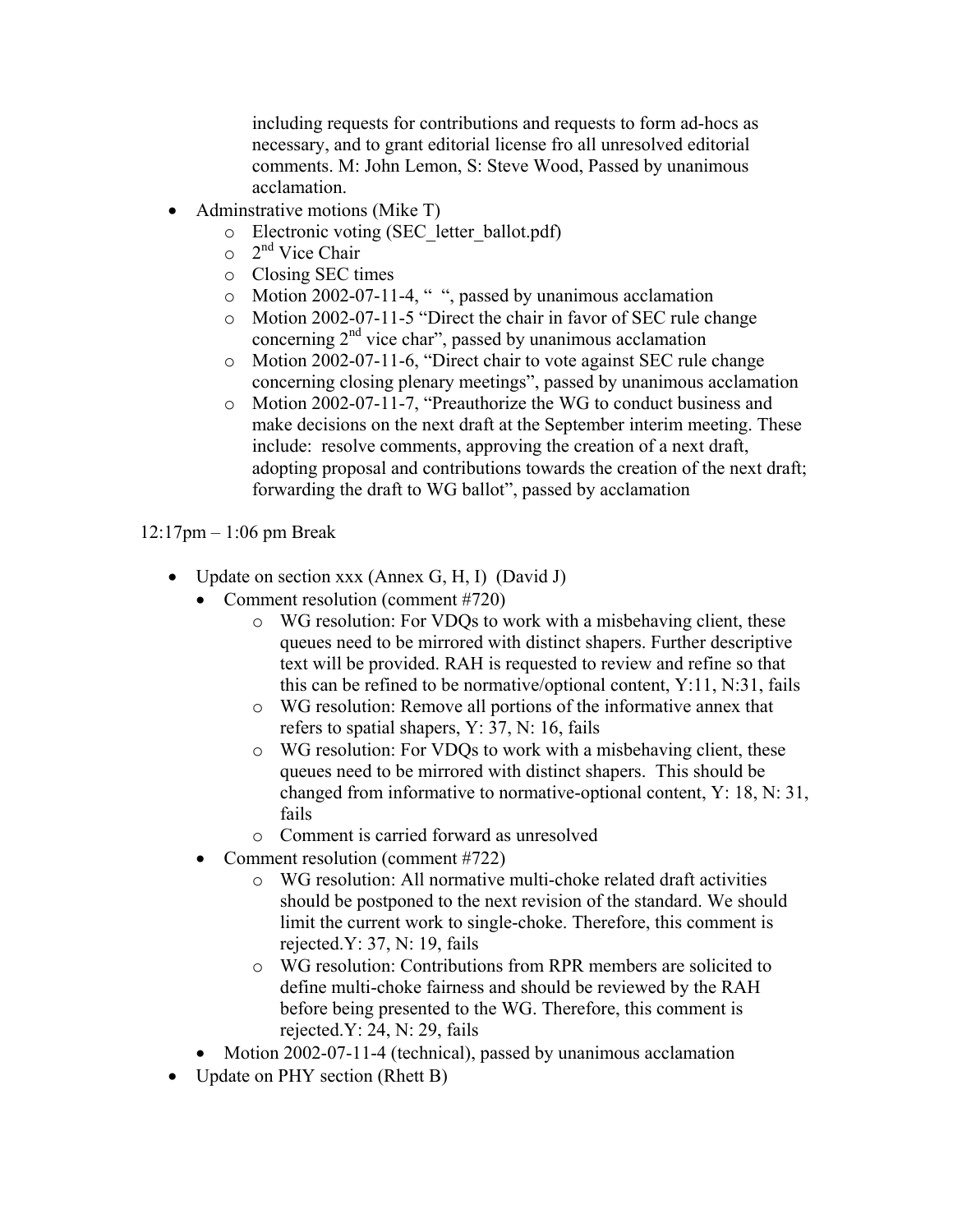- o Motion 2002-07-11-5 (technical), M: Rhett, S: Harry, passed by unanimous acclamation
- Update on Fairness section (Anoop G)
	- o Withdrew motion (??)
	- $\circ$  Comment resolution (comment # 501)
		- WG resolution: Reject the comment. Keep type B messages mandatory. If generation is optional, then the stations that required reception will not work, Y:18, N:1, passes
	- o Comment resolution (comment #524)
		- WG resolution: Reject this comment. Fairness messages are 16 bytes and within this message there is a type field and by this information the packet can be handled. Destination address is not needed in fairness messages because it is not addressed to any specific node, Y: 48, N: 6, passes
		- Accept the commenter's proposed remedies as-is,  $Y: N:$ ,
		- Defer the issue for resolution with other fairness-related format issues in the FFAH. Keep the comment unresolved until the FFAH has dealt with the matter, Y:, N:
		- Use a different packet type in the RPR header to distinguish between type A and type B messages, Y: , N:
		- All fairness packet generation should be optional,  $Y: N:$ ,
	- o Comment resolution (comment #500)
		- WG resolution: Accept the second remedy suggested in the comment (to allow 2 or 3 different modes) because we currently have 2 different modes. No change to the text will result. Withdrawn.
		- WG resolution: Reject this comment on the basis of no specification of fair rate method calculation, and violating the objecting of a stable fairness algorithm. Request the commenter to provide a method of calculating fair rate, Y: 57, N: 0, passes
		- WG resolution: Accept the first remedy.
	- o Comment resolution (comment #483)
		- WG resolution: Accepted
	- o Comment resolution I(comment # 509)
		- WG resolution: Strike this sentence. This sentence des not belong in clause 9 and the issue is well addressed in clause 6 where it belongs. This comment is a duplicate of comments #340, 367, 374, 378 which have been dealt with in the MAC section CRG, passed by unanimous acclamation
	- o Motion 2002-07-11-6, M: Anoop, S: Necdet, passed by unanimous acclamation.
- Update on Topology/Protection section (Jason F)
	- o Comment resolution (comment #539)
		- WG resolution: Leave the initial value of TTL open and refer it to the FAH for recommendations on use with data frames. The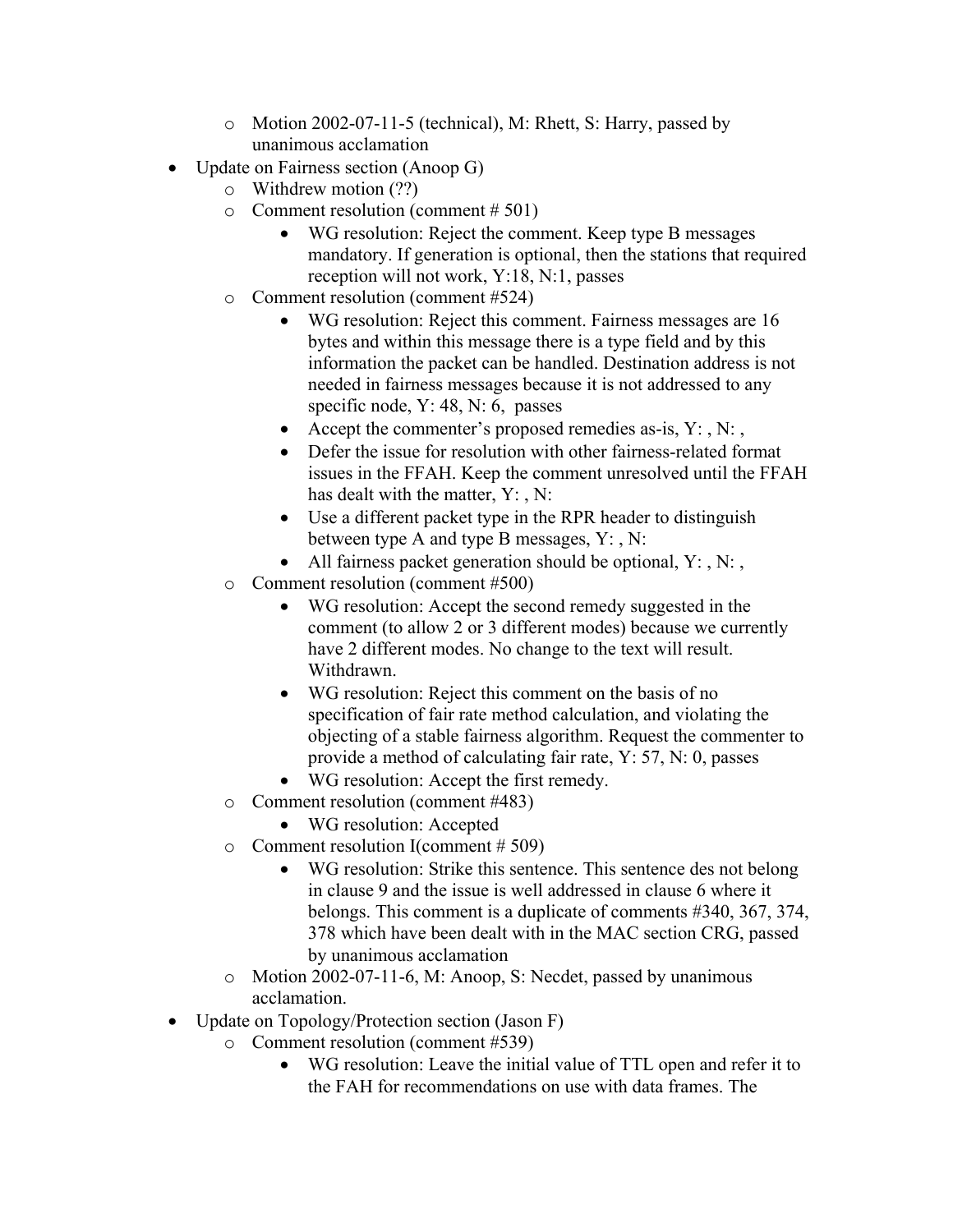comment should be left unresolved and carried over until a recommendation is received, Y: 3, N: 17, fails

- WG resolution: MAX STATIONS should be defined in one place and assigned a value of 255 and any other place in the document that references the number of possible stations on a ring should use this variable name instead of a number, Y: 46, N: 0, passes
- o Comment resolution (comment #540)
	- WG resolution: "Right" and "Left" will be replaced by "upstream" and "downstream" as appropriate. "Next" link will be replaced by "downstream" link.
- o Motion 2002-07-11-7, M: Jason, S: Jim Kao, passed by unanimous acclamation
- Update on OAM section (clauses 12, 13 and E) (Glenn P)
	- o Comment resolution (comment #679)
		- WG resolution: Submitter is requested to contact the IEEE to discuss alternative electronic format distribution. The draft remains unchanged,  $Y: 6, N: 7$ , fails.
		- WG resolution: Accept the ad-hoc's resolution and reject this comment,Y:38, N:2, passes
	- o Comment resolution (comment #610)
		- Accept modified
	- o Comment resolution (comment #614)
		- WG resolution: Defer to the OAH for consideration. Leave the comment unresolved until a recommendation is adopted, Y: 33, N:2, passes
		- WG resolution: Default values for per-node allocation for class A and class B will be 15% and 5% respectively
	- o Motion 2002-07-11-8 (technical), M: Glenn P, S:Tom A, passed by unanimous acclamation
- Update on bridging section (Bob Castalleno)
	- o Comment resolution (comment #1006)
		- WG resolution: Request section editor to run this by the 802.1 group in order to determine if any corrections to the draft need to be made, passed by unanimous acclamation
	- o Comment resolution (comment #1007)
		- WG resolution: Leave unresolved. Suggest that the BAH provide a concrete proposal, Y:4, N:33, fails
		- WG resolution: The BAH should provide a mapping table to map 0-7 priorities to 802.17 service classes. Note that this is not mapping 802.1D priorities. Clarify as non-nomative, Y: 55, N:0, passes
	- o Comment resolution (comment #693)
		- Comment is carried by unanimous acclamation
	- o Comment resolution (comment #703)
		- Comment is carried by unanimous acclamation
	- o Comment resolution (comment #706)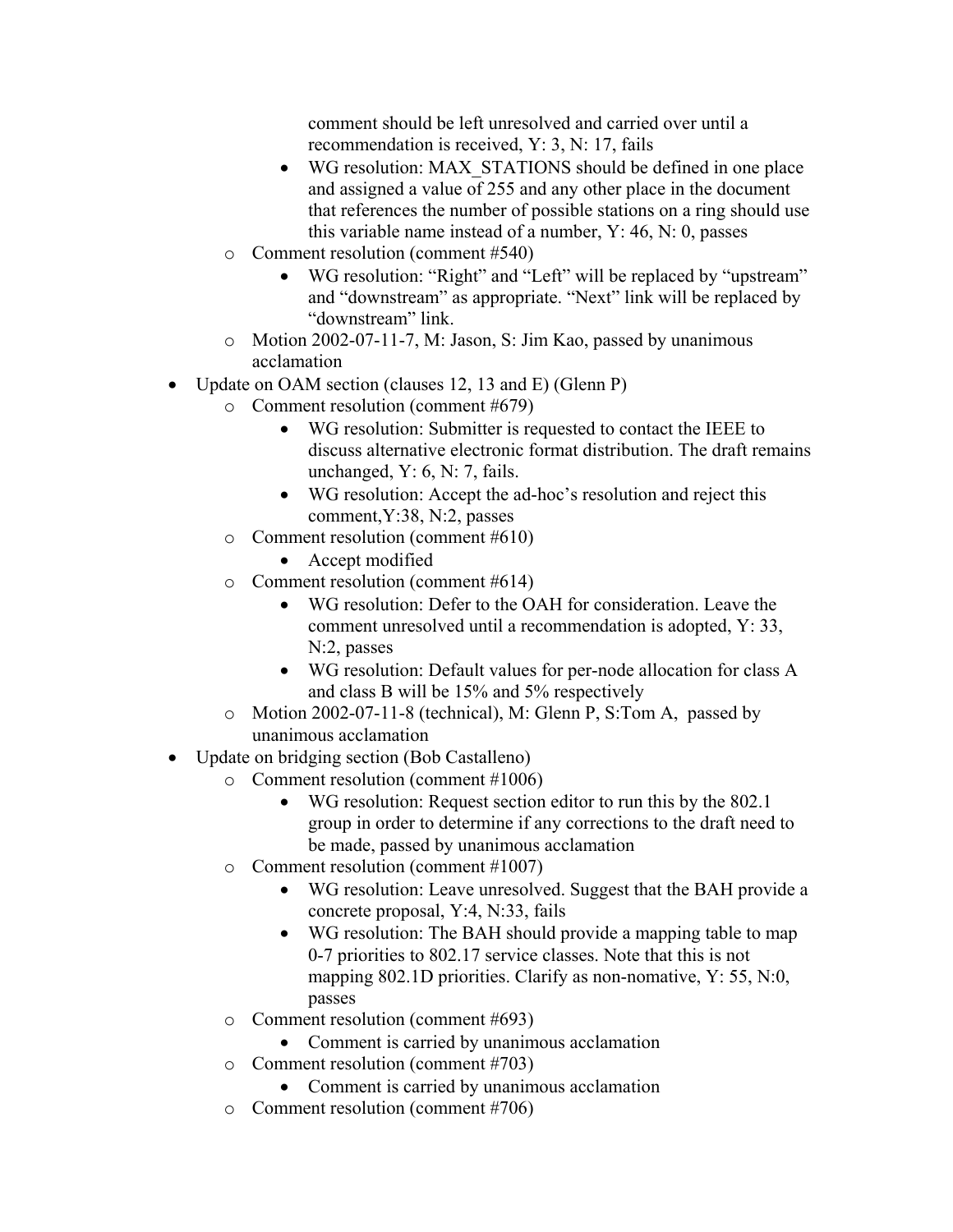- Comment is carried by unanimous acclamation
- o Comment resolution (comment #1008)
	- WG resolution: Extend the figures referenced in the comment to fully define how the ISS/E-ISS service primitives map to the RPR ring control field, withdrawn
	- WG resolution: Carry this comment until frame structure motion is decided, passed with unanimous acclamation
- o Motion 2002-07-11-9, passed by unanimous acclamation
- Motion 2002-07-11-10, M: Tom A, S: John L, passed by unanimous acclamation

 $5:18 \text{pm} - 802.17$  Timeline (John H)

 $5:47$ pm – Motion, 2002-07-11-8, Move to add the ringlet selection text contained in cls06\_MAC\_rs\_708.pdf to clause 6 for incorporation into P802.17/D1.0, M: John L, S: Peter J, passed by unanimous acclamation

 $5:51\text{pm}$  – Motion, 2002-07-11-9, Move That 802.17 will only consider basic bridging compliance as described in the draft text (Basic bridging draft text D0\_3), M: Collier Buffington, S: Raj Sharma

• 6:01pm – Motion to defer 2002-07-11-9, M:Nader V, S: David J, Y:39, N:2, A;2

 $6:04\text{pm}$  – Motion, 2002-07-11-10, Move that 802.17 WG shall deem proposals dealing with enhanced bridging as being outside its scope of work and within the scope of 802.1, M: Collier Buffington, S: Raj Sharma

- Amended as(unfriendly): That 802.17 WG shall deem proposals dealing with enhanced bridging which will be accepted by 802.1 will be outside of our scope, M: David J, S: Bob C, Y: 4, N: 49, A: 0, fails
- Amended as (friendly by Geoff T): That 802.17 WG shall deem proposals dealing with enhanced bridging as being outside the scope of its current PAR, M: Collier B , S: Raj S, Y: 52, N: 2, A: 6, passes

 $6:33$ pm – Motion, 2002-07-11-9, Withdrawn

 $6:34\text{pm} - \text{Motion}, 2002-07-11-11, \text{Move that } 802.17 \text{ will not accept further technical}$ changes (that are not corrections to the working draft or additions due to omissions) beyond the september interim meeting, M: Necdet U, S: Lauren S

• Amended as (friendly): append to the above motion "e.g  $802.17$  will not accept further presentations and proposals on new features beyond the September interim meeting" amended by Nader V and modified by Geoff T, Y: 46, N: 4, A:6, passes

 $6:58\text{pm}$  – Motion, 2002-07-11-12, Move that 802.17 adopt the following operating rules regarding retaining and maintaining membership ÖÖÖÖÖÖÖÖÖÖÖÖÖÖÖ., M: Youngbum Kim, S: Tom A, passed by acclamation

 $7:12\text{pm}$  – Motion, 2002-07-11-13, Move to request 802.17 WG approval of BAH framing requirements and evaluation criteria defined in July 2002 802.17 WG